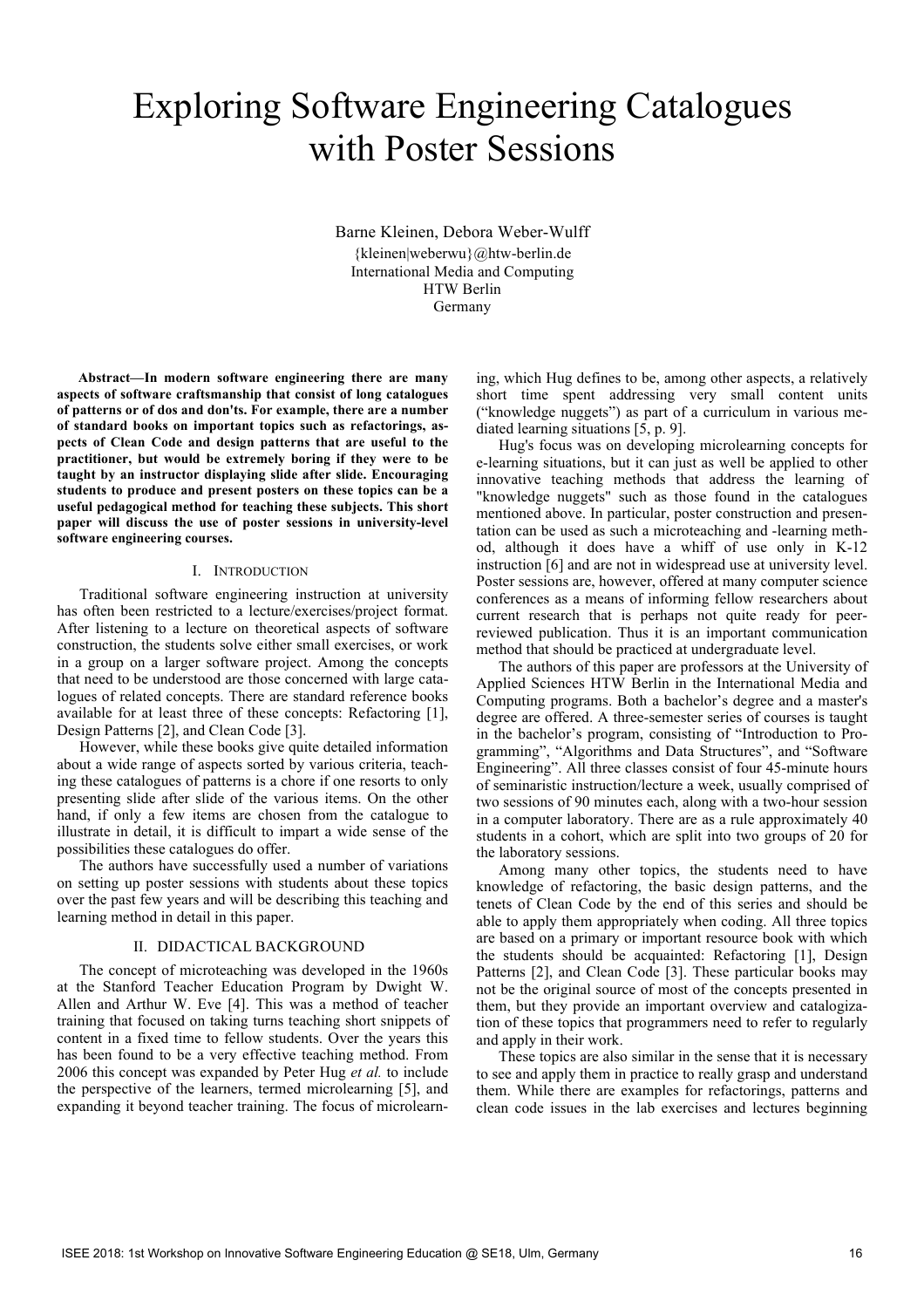with the first course, only a fraction of them can readily be applied in the exercises due to the small scope of the exercises. The poster sessions are not the only contact students have with these topics, but supplement the general overview given in lectures. The poster sessions foster discussion among the students about the application and applicability of, e.g., a pattern or refactoring similar to the design discussions done in a real software project, in which the different possibilities of applying the guidelines are carefully weighed against each other.

As the poster sessions are supplemental to an overview of the topic given in a lecture, it is not necessary to cover all catalogue items within a poster session. Students do, however, obtain an overview of the whole catalogue and dive deeper on a couple of topics. A wide selection of catalogue items is offered and it is left up to student's curiosity which ones are covered. It is hoped that this will spark their interest in learning more, as they are now aware that there is a larger catalogue they need to study more if they want to become professional software developers.

#### III. CONDUCTING THE POSTER SESSIONS

This section will discuss the various types of poster sessions in software engineering instruction used by the authors for third-semester students in computing.

#### *A. Preparation Phase*

Before the actual poster sessions start, it is necessary to give the students time for preparation. They are to work in groups of two to four persons, depending on the size of the class and the number of topics available.

The relevant chapters from the books need to be copied so that they can be handed out to the students. A list of the potential topics is prepared so that as the groups are formed, they can choose on which topic they wish to work.

Materials need to be readily available for poster construction, especially large sheets, coloured markers, sticky notes in various colours, coloured ovals and rectangles from moderation materials, scissors, tape, and glue.

Depending on the topic, the authors have worked with two main strategies for the poster preparation phase: Either completely in class within one day, e.g., in a double session (2 x 90 minutes) or as homework for the next class session. If poster preparation and poster presentation are not done on the same day, we found it necessary to assign points affecting the overall grade for preparing and showing up with a poster in order to ensure sufficient attendance for the poster presentation day. When both preparation and presentation are done on the same day, students usually follow through and prepare and present a poster even without an effect on the grade.

In either case, the students can be given a short introduction to the topic and given 45-60 minutes of class time for preparation.

For the topic of Clean Code, it was found to be necessary to give the students ample preparation time and that poster quality and depth was better when prepared as homework. This can also help students who have difficulties reading an English text, because they can invest more time in understanding the material.

Fowler's book on refactoring [1] describes more than 90 refactorings and 22 code "smells", indications that code might be problematic or cause errors in the future. Students already know the basics of refactoring as well as some of the refactorings; thus, students are usually quick to understand one single refactoring. This makes the topic of refactoring quite suitable for a shorter preparation phase making it easy to accommodate it even in one 90-minute session. Additionally, the catalogue of refactorings is available online [7], making it unnecessary to prepare any printed hand-outs beforehand.

With the design patterns, we started out with poster sessions based on copies of the relevant pages from the original Gang of Four Book [3], similar to the Clean Code poster session. However, it seems that students find it easier to understand the patterns if they refer to the more modern descriptions and examples abundantly available online, e.g., [8–10], which also eases preparation for a poster session for this topic.

### *B. Topic Choice*

For a class of 40 students, they can be paired off into around ten to fifteen groups of two to four persons. Depending on the presentation format planned, it may or may not be important to have a certain or usually limited number of groups.

Martin Fowler's Clean Code book [2] can be nicely split into at least ten topics. Some of the chapters are rather large, but can be split into two or three portions, so that each group has approximately ten pages to read and report on.

The following chapters on Clean Code are well suited to poster making: 2 (Names), 3 (Functions, 2 parts), 4 (Commenting), 5 (Formatting), 7 (Error Handling), 10 (Classes), 13 (Concurrency), 17 (Smells and Heuristics, 3 parts).

The list of refactorings is rather long and while they could be characterized by frequency of use, it was decided not to assign them priorities as it may actually be more useful to cover less frequently used ones, as the students already know some of the frequently used refactorings. Therefore, in general, a random assignment of the refactorings was used.

Depending on the size of the group, a number of items were randomly assigned to the group using a Ruby script, generally around seven. Students were then asked to choose two or three refactorings from the assigned set and were asked to create "mini-posters" on regular DIN A4 paper using felt-tip pens. This way, a wide variety of the refactorings was covered, partly chosen at random and partly by the curiosity of the students. In addition, by being able to choose two out of seven refactorings, students who struggled to understand the concepts had the possibility to choose easier refactorings, while others were able to tackle the more challenging ones in their list, or to cover more refactorings.

### IV. PRESENTATION FORMAT

The posters can be presented in a variety of formats. For all of the formats it is, however, necessary to have materials available for attaching the posters to the walls. Some institutions frown on tape being used, as this can remove the paint from the walls, so it is important to know the rules of the university on hanging up posters. Having a number of rolls of wide, clear cello tape, removable mounting putty, and sufficient magnets on hand for the posters to be put up in parallel is quite important. If there is not enough wall space, a cork-board on wheels can be rolled it and set perpendicular to a wall so that both sides can be used.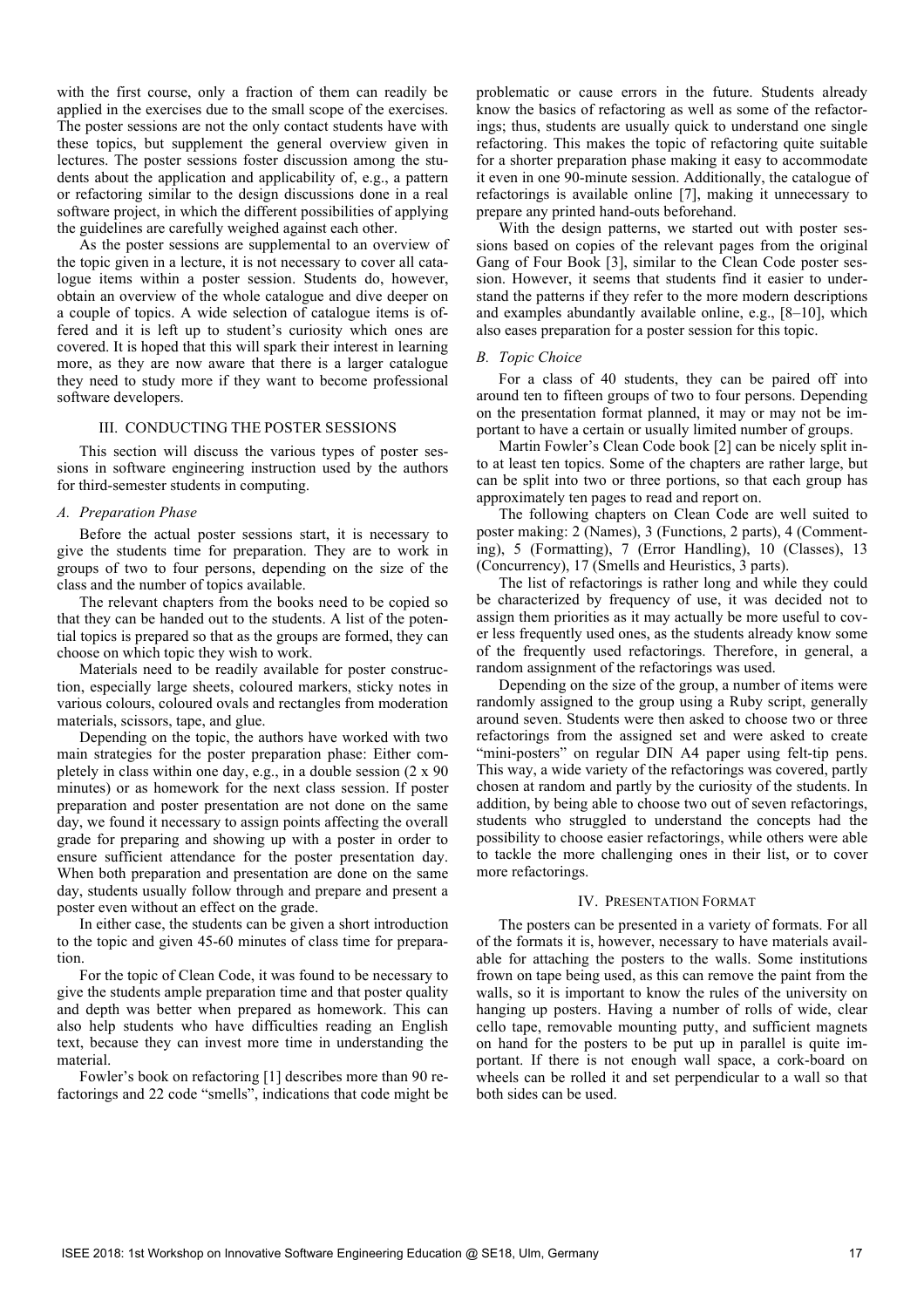Students must be on time to get their posters up and be ready to go as the presentations begin. There are three major types of presentation that we have experimented with.

### *A. Speed Dating Poster Session*

The idea for a speed dating poster session came from a Wikimedia barcamp at which twelve wiki-based projects were presented. Each project had either a poster or a computer with a number of tabs open, and one presenter. The rest of the persons in the room distributed themselves around all of the projects, and the presentations began. The presenter had 3.5 minutes for explaining the wiki project, then one minute for questions and half a minute for the visitors to move on to the next poster. A moderator rang a bell in order to keep things moving. After an exhausting hour, all visitors had seen 12 projects and the presenter had presented 12 times, but unfortunately the presenter was not able to see or discuss any of the other posters.

This shortcoming can easily be overcome if there are at least two persons responsible for one poster. The posters are put up on the walls around the classroom in a ring. Each stands in front of their poster at the beginning of the session. The team splits up into two parts (1-1, 1-2, 2-2), depending on the team size, called the *travellers* and the *presenters*. The presenters stay with the group poster and will be presenting the poster in the first round. The travellers will be visiting the other posters, in either clockwise or counter-clockwise direction as determined by the instructor. Before the first presentation begins, all traveller groups move to the next poster in the given direction.

The presenters stay at the team poster and now explain the poster to each group as they come by for a few minutes. Depending on the number of posters and the time available for the presentation, this may be between three and five minutes. The organizer keeps time with a stopwatch and uses a bell or gong to signal that it is time to move on. 30 seconds should be scheduled for saying "thank you and good-bye" and moving on to the next station.

After all the other posters have been visited, the travellers are back at their home poster, and now the roles are switched for a second round. This session, too, begins with the travellers moving to the next station.

At the end of the second session, each student will have explained their own poster many times, and heard the presentations from each of the other stations. Having the presentation be both aural and visual promotes a deeper understanding of the material, instead of just skimming through the book text.

# *B. Wall of Mini-Posters*

This presentation format is better for topics such as refactoring that are characterized by many smaller units. Each poster is much smaller, both physically as well as content-wise, so even a five-minute presentation would be too long for them. There are also far too many topics for a more formal approach.

These posters should fit on regular DIN A3- or DIN A4 size paper and can be put up around the room at eye level. With the small format, 30 to 40 refactorings presented as miniposters fit nicely on a long wall, providing a wide overview over around a third of the refactorings. There is no defined order or clocking to the viewing. As in a museum, the students are welcome to read and discuss the posters with their fellow students in any order and for as long as they want. The instructor reads all of the posters as well, praising good ones, discussing the topics with student groups, and perhaps asking questions about those that don't quite make sense. Of course, there are some students who use this time to surf the Internet or catch up on WhatsApp, but most of the students enjoy seeing what the others have done and participate actively in discussions. Through this exercise they obtain a sense of the breadth and depth of the catalogue and are now better prepared for selfdirected study of the topics.

A variant that we are planning for the future is to have every student choose five posters that they find most important and have them write a short summary of each as a hand-in work product to be graded.

# *C. Ad-Hoc Poster Sessions based on Online Research*

Poster sessions can also be held ad-hoc based on online research. This might be necessary if the energy level in the classroom is low or the weather too hot and a more engaging format than a lecture is called for, although a lecture had been planned. There are several topics which work well with such spontaneous poster sessions, as the subject is clearly structured and enough high-quality documentation is available online, enabling the students to start researching their topic right away, given that they now generally have Internet access from their own devices directly in the classroom. We have conducted poster sessions that were researched online for sorting algorithms, the Java Collections API, design patterns, and general programming topics as an exam review.

These topics are clearly structured and well known to instructors, so spontaneous guidance can easily be offered. A grouping of the students and assigning them to topics can easily be done ad-hoc on a whiteboard or in a projected text file. By choosing the most relevant topics out of the list, the number of groups can easily be adjusted.

#### V. EXPERIENCE

There are a number of issues that have arisen from the work with posters that will briefly be discussed here.

- The grading for a poster session should be all, half or nothing, the posters themselves should not be assessed, as not every student is good at graphic design. If a student participates in making and presenting a poster, they should have full credit, half credit if they only make or only present. Those who refuse to take part are given zero points for this exercise. Generally, this could be up to 5% of the final grade for a course, or used as extra credit.
- Using poster-sessions for teaching are not in widespread use at university level. This may be due to the much larger class size in tertiary educational settings. In our experience, class sizes between 30-45 students work well with the approach presented, which correspond with class sizes at German universities of applied sciences (*Fachhochschulen*). However, this approach probably does not scale to larger classes unless these classes are divided up into groups. Group sizes working on one topic could be made larger, but that increases the probability of a few doing the work for the entire group It also does not scale to smaller groups, as there must be a minimum number of students to cover enough variety